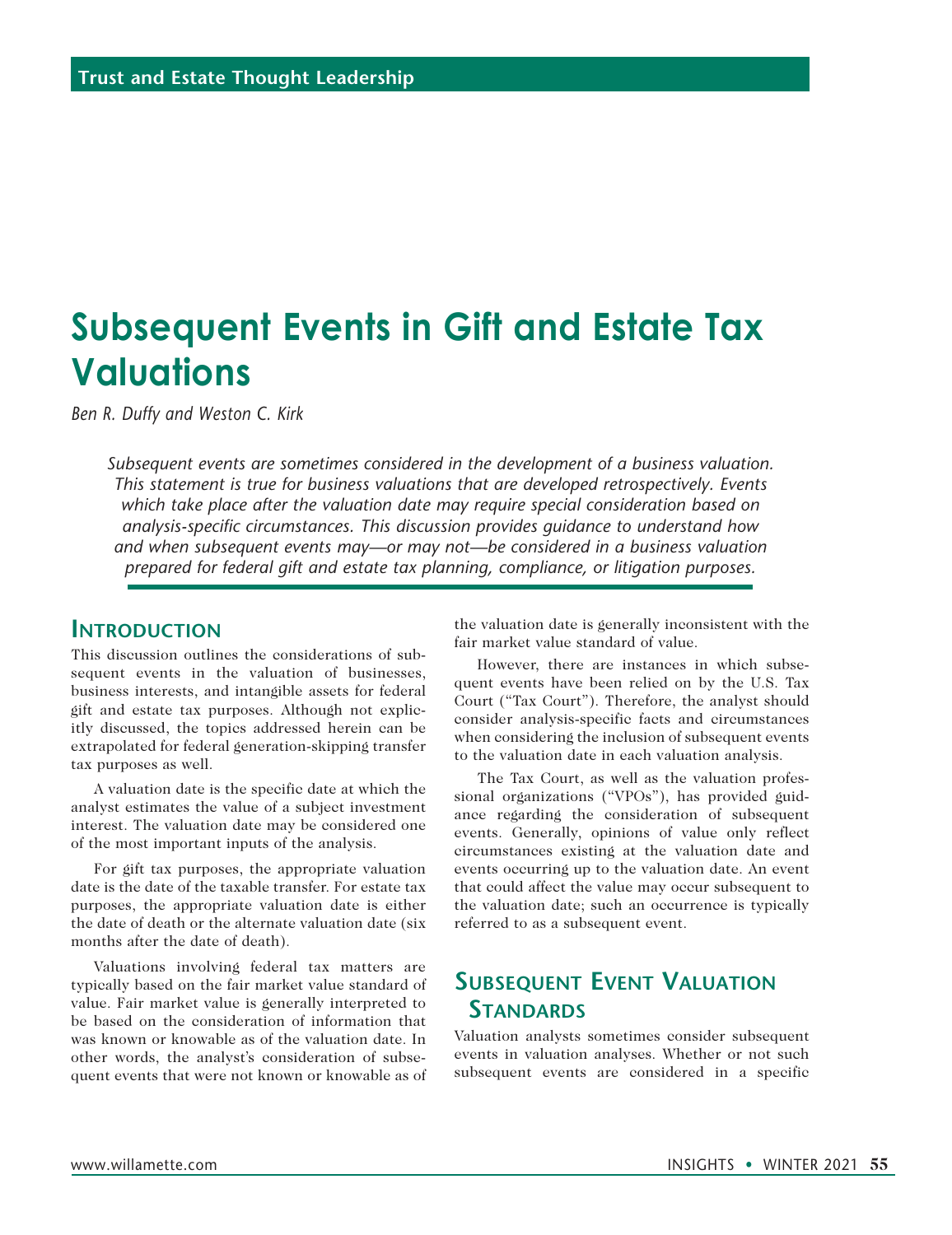valuation analysis is based on the facts and circumstances. Those facts and circumstances are influenced by the Internal Revenue Code, the Treasury regulations, and the relevant federal judicial precedent.

Additionally, analysts are required to comply with various professional standards of which they are members. Various VPOs issue professional standards and professional guidance for their members. These standards and guidance influence the analyst's consideration of subsequent events. The following discussion summarizes (1) the applicable tax statutory and judicial guidance and (2) the VPO standards and guidance.

#### **Statutory and Judicial Guidance**

Most Tax Court cases that involve subsequent events have concluded that it is inappropriate to rely on subsequent events as direct evidence of value as of the valuation date. That is, if a security is transacted after the valuation date, it is generally not appropriate to simply use that transaction price for a valuation analysis prior to that event occurring.

However, the Tax Court has also found, in some instances, that certain subsequent events that occur within a reasonable time period after the valuation date may be appropriate to consider in the determination of fair market value as of the applicable valuation date.

The Tax Court determines cases that involve U.S. federal tax matters. In these tax matters, valuation issues are typically determined under the standard of value of fair market value.

For U.S. federal gift tax purposes, fair market value is defined in Regulation 25.2512-1, as follows:

The value of the property is the price at which such property would change hands between a willing buyer and a willing seller, neither being under any compulsion to buy or sell, and both having reasonable knowledge of relevant facts. The value of a particular item of property is not the price that a forced sale of the property would produce. Nor is the fair market value of an item of property the sale price in a market other than that in which such item is most commonly sold to the public, taking into account the location of the item wherever appropriate. Thus, in the case of an item of property made the subject of a gift, which is generally obtained by the public in the retail market, the fair market value of such an item of property is the price at which the item or a comparable item would be sold at retail . . . . All relevant facts and elements

of value as of the time of the gift shall be considered.

Regulation 20.2512 governs that the applicable valuation date is when the gift is made. According to the regulations, the value of property transferred shall be measured as of the date the property is transferred.

For U.S. federal estate tax purposes, fair market value is similarly defined in Regulation 20.2031- 1(b), as follows:

The fair market value is the price at which the property would change hands between a willing buyer and a willing seller, neither being under any compulsion to buy or to sell and both having reasonable knowledge of relevant facts. The fair market value of a particular item of property includible in the decedent's gross estate is not to be determined by a forced sale price. Nor is the fair market value of an item of property to be determined by the sale price of the item in a market other than that in which such item is most commonly sold to the public, taking into account the location of the item wherever appropriate. Thus, in the case of an item of property includible in the decedent's gross estate, which is generally obtained by the public in the retail market, the fair market value of such an item of property is the price at which the item or a comparable item would be sold at retail.

Regulation 20.2031 governs that the applicable valuation date is the time of the decedent's death, except if the executor elects the alternate valuation method under Regulation 2032(a).

Regulation 20.2032(a) allows the executor of an estate to elect that the gross estate be valued for estate tax purposes at the alternate valuation date (rather than the date of death) if (and only if) (1) the gross estate has a lower fair market value on that alternate valuation date and (2) the sum of tax imposed with respect to the property includible in the decedent's gross estate is lower under Regulation 20.2032(c).

The alternate valuation date is determined as six calendar months after the date of death. So, for example, if the decedent died on April 15, the alternate valuation date would be October 15.

For valuation purposes, Regulation 20.2032(a) states:

The value of gross estate may be determined, if the executor so elects, by valuing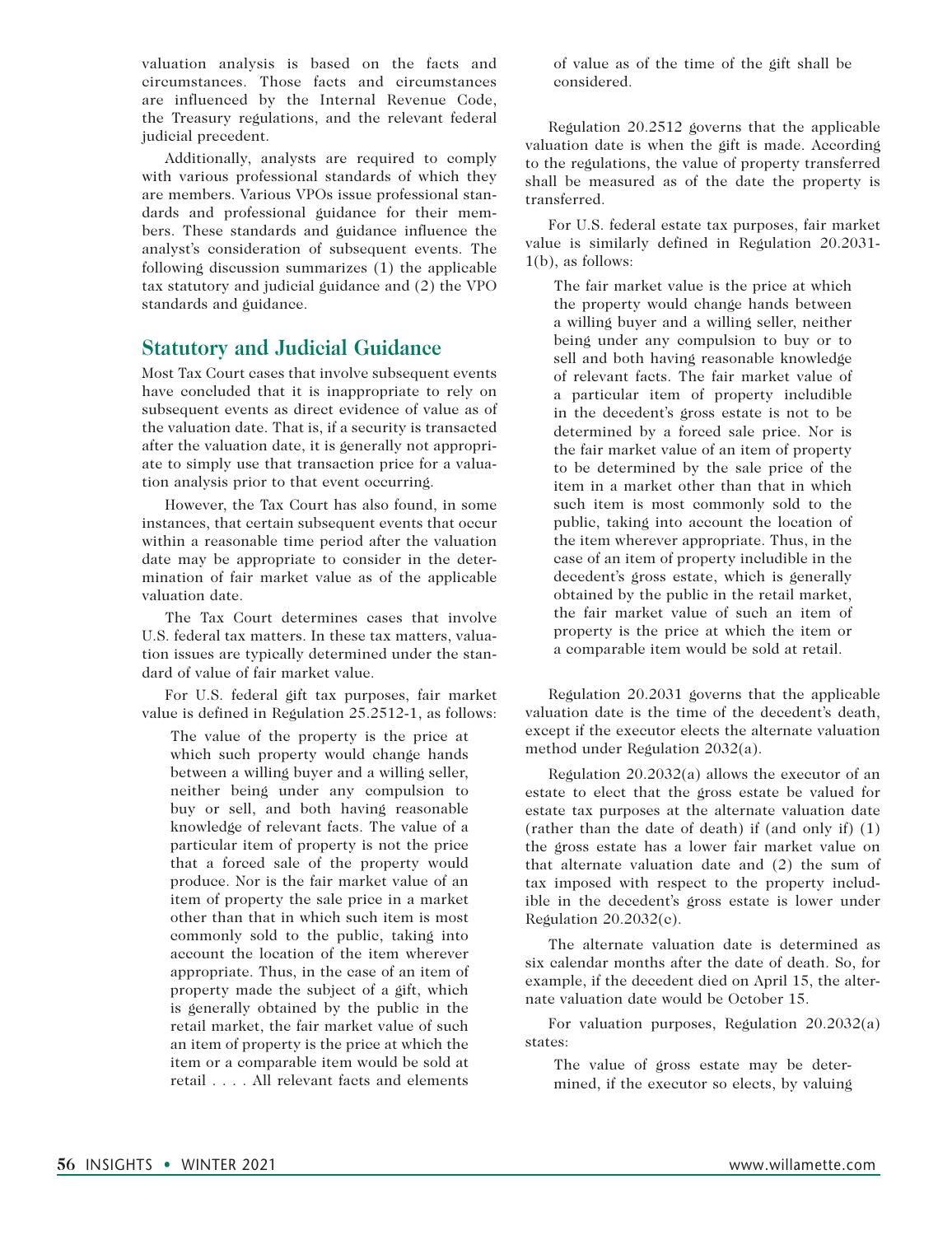all the property included in the gross estate as follows:

(1) In the case of property distributed, sold, exchanged, or otherwise disposed of, within 6 months after the decedent's death such property shall be valued as of the date of distribution, sale, exchange, or other disposition.

(2) In the case of property not distributed, sold, exchanged, or otherwise disposed of, within 6 months after the decedent's death such property shall be valued as of the date 6 months after the decedent's death.

(3) Any interest or estate which is affected by mere lapse of time shall be included at its value as of the time of death (instead of the later date) with adjustment for any difference in its value as of the later date not due to mere lapse of time.

Therefore, generally, for investment interests held through the alternate valuation date for estate tax purposes, events that occurred during the "lapse of time" are includable in the valuation analysis.

Internal Revenue Service Revenue Ruling 59-60 provides guidance regarding the valuation of the stock of closely held corporations and the stock of corporations where market quotations are not available. A revenue ruling is an official interpretation by the Internal Revenue Service (the "Service").

According to Revenue Ruling 59-60, valuations for gift and estate tax purposes should determine fair market value based on the circumstances of each case. The analyst "should maintain a reasonable attitude in recognition of the fact that valuation is not an exact science."

Supportable valuations "will be based upon all the relevant facts, but the elements of common sense, informed judgment and reasonableness must enter into the process of weighing those facts and determining their aggregate significance."

Further, the "[v]aluation of securities is, in essence, a prophecy as to the future and must be based on facts available at the required date of appraisal." Subsequent events may be confirming evidence to the "prophecy as to the future" in a valuation analysis

The following selected Tax Court determinations provide examples for when subsequent events were both relied on and ignored by the Tax Court. These examples further support the argument for an analyst to consider subsequent events on a case-by-case basis.

#### *Estate of Gilford*

In the *Gilford* decision,<sup>1</sup> the Tax Court excluded a subsequent event transaction as the indication of fair market value as of the valuation date.

On November 17, 1979, Saul Gilford died unexpectedly. Mr. Gilford held 381,150 shares (approximately 23 percent) of Gilford Instrument Laboratories, Inc. ("GIL"), stock. Mr. Gilford was also the chairman and chief executive officer of GIL.

The Gilford estate timely filed its estate tax return, electing not to use the alternate valuation date, and reported the value of the GIL stock at \$7.35 per share.

GIL stock was actively traded in the over-thecounter market, however, the GIL stock held by Mr. Gilford was restricted under federal securities law. Since Gilford's death occurred on a Saturday, the taxpayer's analyst estimated the value of the GIL stock based on the average of the mean trading price from the preceding Friday and the subsequent Monday.

The taxpayer's analyst arrived at a price of \$11.31 per share. However, the value of the stock was discounted by 35 percent in order to account for (1) the size of the block of stock and (2) the restricted nature of the stock.

In a notice of deficiency, the Service determined the fair market value of the GIL stock to be \$24.00 per share as of the date of death. This price was based solely on a merger consideration that occurred on May 30, 1980 (195 days after the valuation date). The Service argued that the merger was foreseeable to the estate as of the date of Mr. Gilford's death.

In this case, the Tax Court stated the following:

In general, property is valued as of the valuation date on the basis of market conditions and facts available on that date WITHOUT REGARD TO HINDSIGHT. However, we have held that postmortem events can be considered by the Court for the "limited purpose" of establishing what the willing buyer and seller's expectations were on the valuation date and whether these expectations were "reasonable and intelligent." *Estate of Jephson v. Commissioner*, 81 T.C. 999 (1983). The rule that has developed, and which we accept, is that subsequent events are not considered in fixing fair market value, except to the extent that they were reasonably foreseeable at the date of valuation.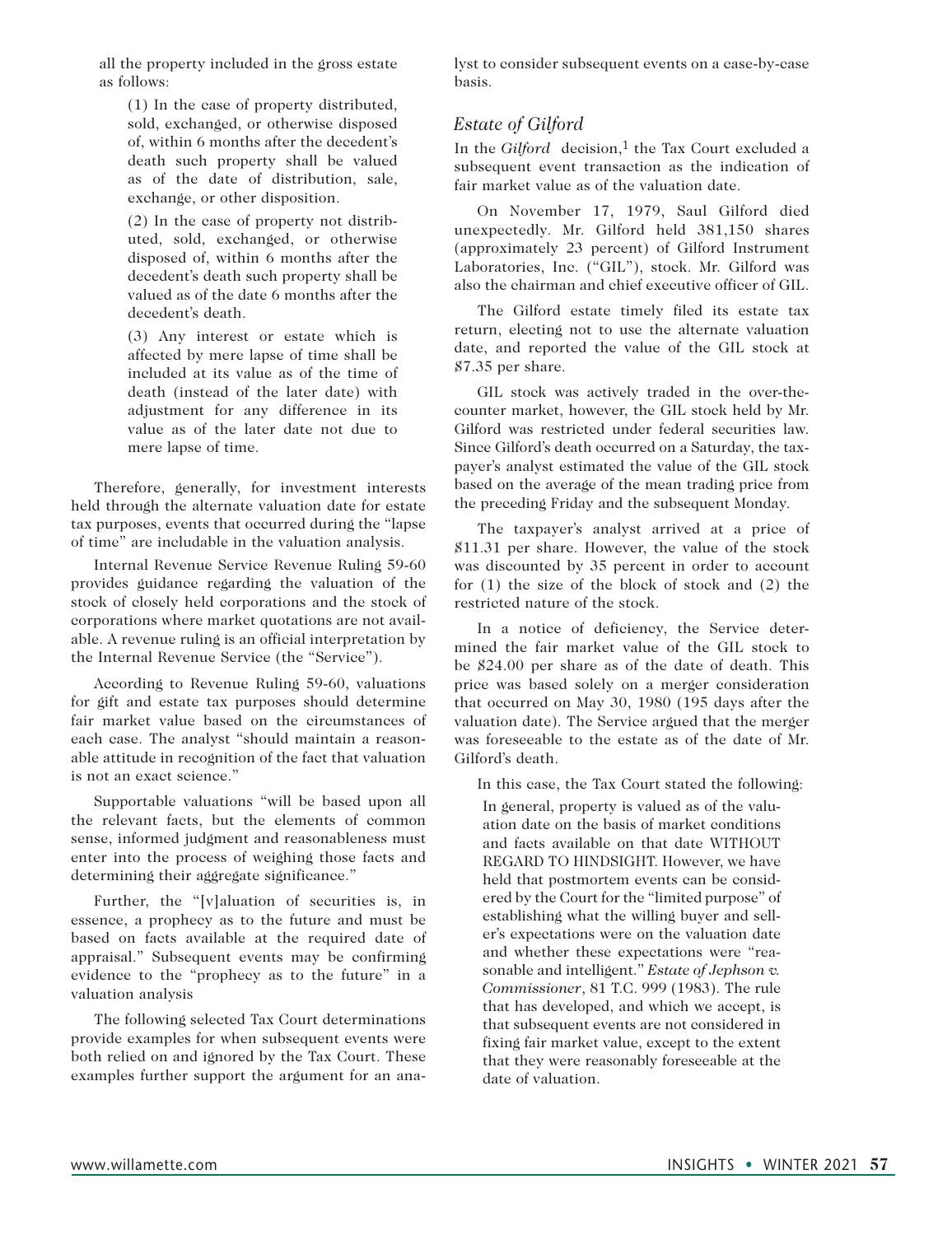Evidence supported the fact that GIL planned to maintain operations and was not soliciting a sale as of the date of Gilford's death. Additionally, the GIL board of directors did not hire an investment bank to investigate financial alternatives until January 2, 1980.

The Tax Court determined the following:

On November 17, 1979, there was no reasonable or intelligent expectation that a merger of [GIL] or a sale of petitioner's block of stock between a willing buyer and a willing seller for \$24 per share would take place.

Ultimately, the Tax Court concluded that the subsequent event should not be included in determining fair market value as of the date of death and concluded the fair market value of the GIL stock to be \$7.58 per share—slightly higher than the taxpayer's original filing. This value determination was based on the historical over-the-counter trading prices and a downward valuation adjustment of 33 percent to account for (1) the size of the block of stock and (2) the restricted nature of the stock.

Based on the *Gilford* decision, transactions which were not reasonably foreseeable as of the valuation date may not be acceptable for providing fair market value indications. It is also important to note that the presence of an active market for the GIL stock further supported the omission of the subsequent event merger price consideration as an indication of value as of the date of death valuation date.

#### *Ringgold Telephone Company v. Commissioner*

In the *Ringgold* decision,2 the Tax Court relied on the value indication of a subsequent event transaction in order to determine fair market value as of the valuation date.

In this case, the Tax Court opined on the fair market value of a 25 percent partnership interest in Cellular Radio of Chattanooga ("CRC") for builtin gain tax purposes. On the valuation date, the Ringgold Telephone Company ("Ringgold") elected to be taxed as a subchapter S corporation for federal income tax purposes.

Prior to the valuation date, Ringgold was taxed as a C corporation. On November 27, 2000, approximately 11 months after the valuation date, the subject interest was sold.

To limit the benefits that can be obtained by converting a C corporation to an S corporation, IRC Section 1374 imposes a corporate level tax on S corporations that formerly were C corporations. At that time, this tax is imposed on any gain (1) that arises before the effective date of the S election (i.e., the built-in gain) and (2) that is recognized by the S corporation within 10 years after the conversion due to a sale or distribution of its assets.

At trial, two valuation analysts presented valuation evidence regarding the fair market value of the 25 percent interest in CRC. One analyst testified for the taxpayer, and one analyst testified for the Service.

The taxpayer's analyst determined the fair market value of the interest in CRC at \$2,980,000 as of the valuation date. The Service's analyst determined the fair market value of the interest in CRC at \$5,155,000.

During July 2000, approximately six months after the valuation date, the taxpayer and BellSouth entered into an agreement for the sale of the subject interest. The transaction was finalized on November 27, 2000, for \$5,220,043.

The Service contended that the fair market value of the subject interest was \$5,220,423, based on the

> transaction price and the Service analyst valuation report.

The Tax Court placed equal weight on (1) the taxpayer's analyst concluded value for CRC based on the capitalization of income method, the discounted cash flow method, the guideline publicly traded company method, and the guideline merged and acquired company method of \$2.718 million; (2) the taxpayer's analyst concluded value for CRC based on the capitalization of distributions analysis of \$3.243 million; and (3) the BellSouth sale price of \$5.220 million.

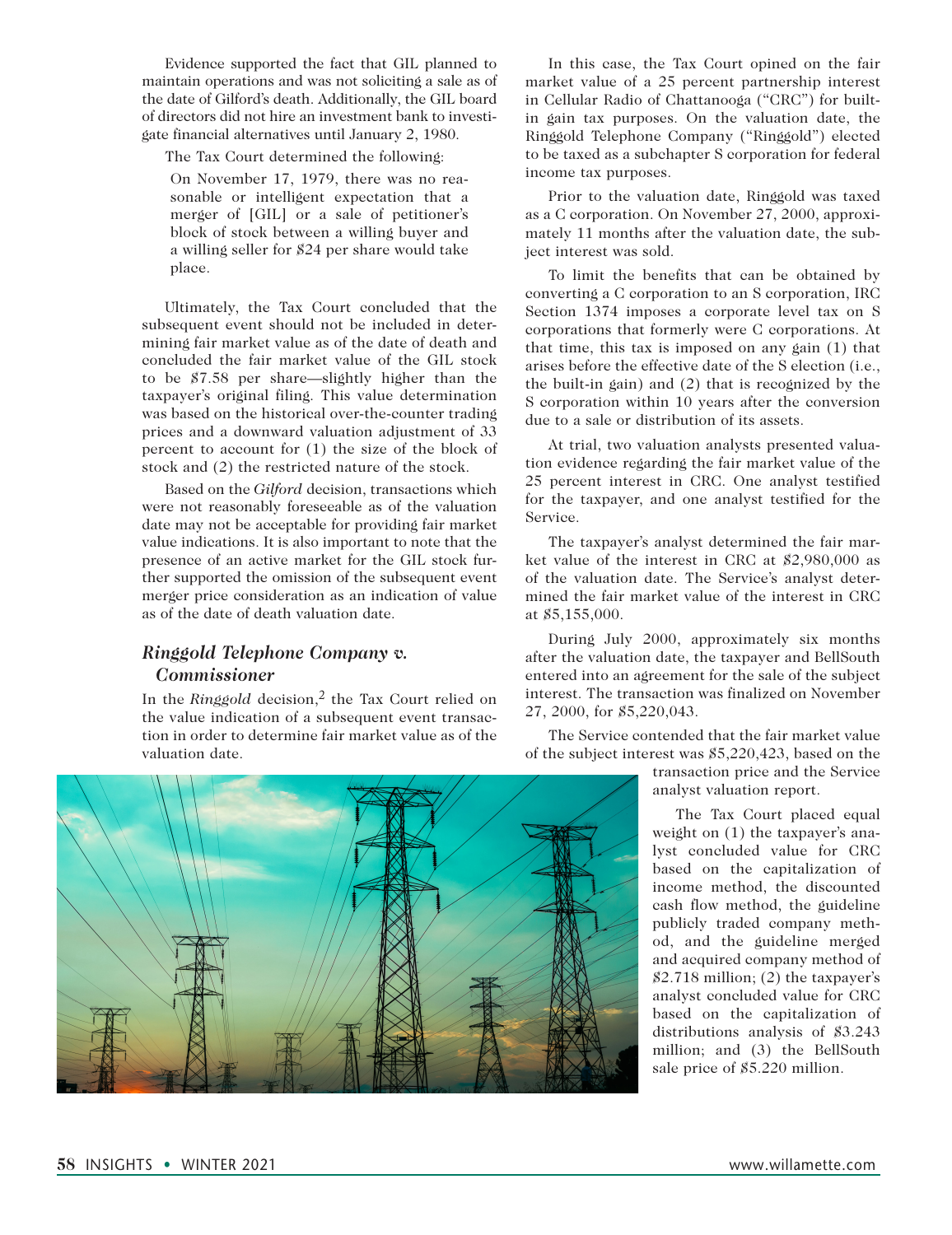The Tax Court held that the fair market value of the subject interest was \$3,727,141, based on consideration of both (1) the taxpayer's analyst conclusion and (2) the transaction price subsequent to the valuation date.

Before applying emphasis to the BellSouth transaction, the Tax Court considered whether the sale was within a reasonable time after the valuation date.

According to the Tax Court, "the price at which the CRC interest sold was fixed by a formula agreed to 6 months after the valuation date . . . neither party asserts the sale date was not within a reasonable time after the valuation date. We conclude, on the basis of the record, that the sale of the CRC interest to BellSouth occurred within a reasonable time after the valuation date."

Next, the Tax Court considered whether there were any events between the valuation date and the sale date that would have affected the value of the CRC interest.

According to the Tax Court, "Petitioner has not established, and does not argue, that there were intervening circumstances that would have affected value between the valuation date and the sale date . . . . We conclude . . . that there were no intervening events that would have affected value between the valuation date and the sale date."

Based on the *Ringgold* decision, an analyst may consider (1) if a post-valuation date transaction was within a reasonable time frame after the valuation date and (2) if any events occurred between the valuation date and the transaction that would have affected the value of the subject interest.

## **Valuation Professional Organizations Standards and Guidance**

The Appraisal Institute develops and promulgates real estate valuation professional standards. The Appraisal Institute Board of Directors adopted the Appraisal Institute *Standards of Valuation Practice* effective January 1, 2015. These standards are designed so that appraisals (and appraisal reviews) are credible and that appraisal (and appraisal review) reports are credible and not misleading.

The Appraisal Institute issued *Guide Notes to the Standards of Professional Practice of the Appraisal Institute*, noting the following with respect to subsequent events:3

[A]ppraisers are not expected to be prognosticators. Unforeseen events can completely eradicate conclusions that have been based in trend analysis or fundamental market analysis. A market value opinion is as of a particular date, and it is an attempt to reflect the anticipations of market participants as well as market fundamental trends and analysis. Events subsequent to the date of value that were not anticipated by market participants can cause values to change—in some cases, significantly.

The Appraisal Foundation is authorized the U.S. Congress as the source of appraisal standards and appraiser qualifications. The Appraisal Standards Board of the Appraisal Foundation developed the *Uniform Standards of Professional Appraisal Practice* ("USPAP").

USPAP Standards 9 and 10 relate to (1) developing and (2) reporting, respectively, a business or intangible asset valuation. Neither standard references the inclusion or exclusion of subsequent events in a business valuation analysis directly.

However, USPAP Advisory Opinion 34 states the following:4

Data subsequent to the effective date may be considered in developing a retrospective value as a confirmation of trends that would reasonably be considered by a buyer or seller as of that date. The appraiser should determine a logical cut-off for the data to be used in the analysis because at some point distant from the effective date, the subsequent data will no longer provide an accurate representation of market conditions as of the effective date. This is a difficult determination to make. Studying the market conditions as of the date of the appraisal assists the appraiser in judging where to make this cut-off. With market evidence that data subsequent to the effective date was consistent with market expectations as of the effective date, the subsequent data should be used. In the absence of such evidence, the effective date should be used as the cut-off date for data considered by the appraiser.

Advisory Opinions are issued to illustrate the applicability of appraisal standards in specific situations and to offer advice from the Appraisal Standards Board for the resolution of appraisal issues and problems, and such opinions are not intended to interpret or establish new standards.

Under USPAP guidance, information (including data) that becomes available after the valuation date may be considered in developing a retrospective value as a confirmation of trends. And, the analyst is instructed to determine a logical cut-off date for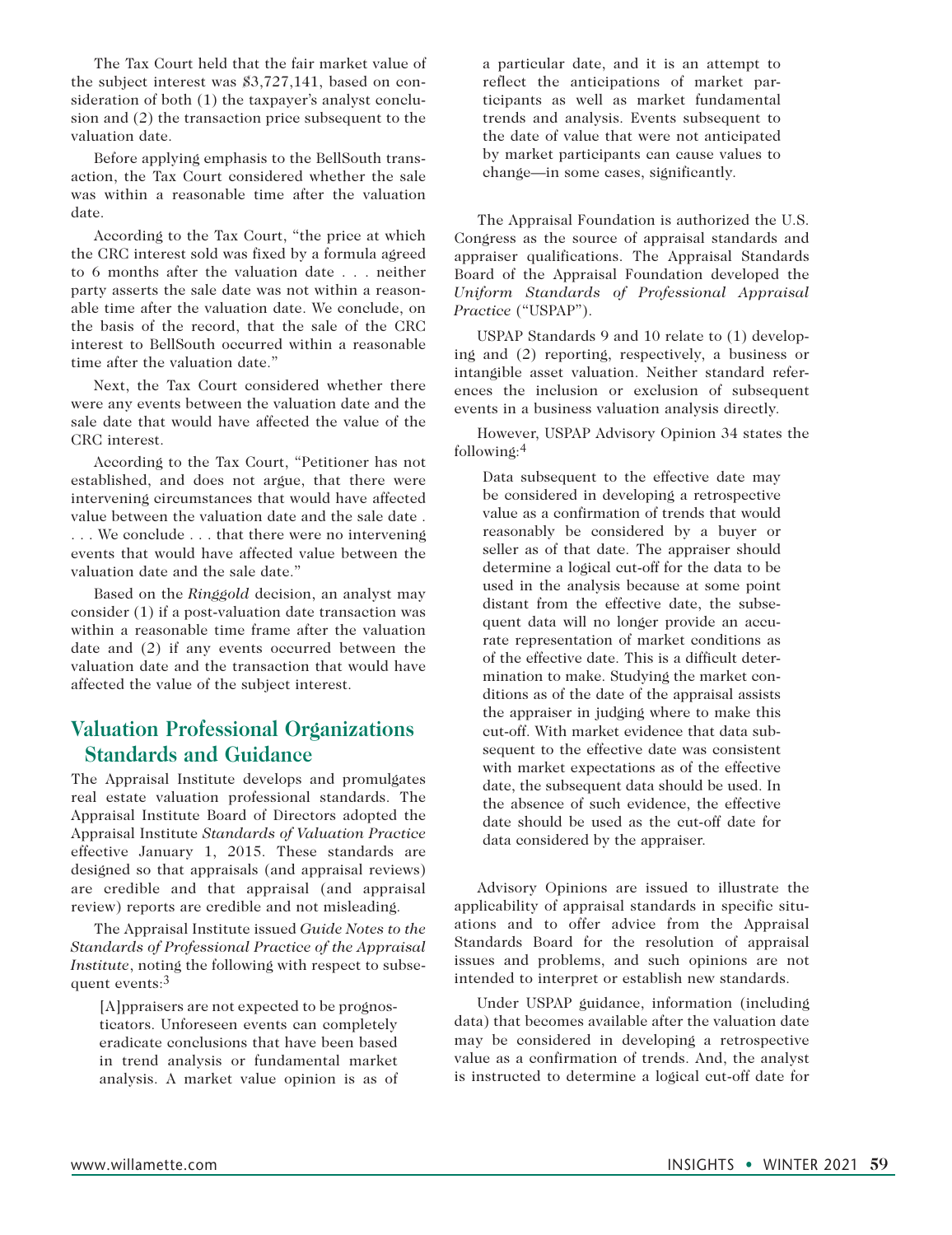incorporating retrospective information. However, subsequent information should be consistent and confirmatory with market expectations and conditions that existed as of the valuation date. Most VPOs give flexibility to the analyst to make the decision of including or excluding a subsequent event in a valuation.

Unlike USPAP and other valuation standards, the American Institute of Certified Public Accountants ("AICPA") standards with respect to subsequent events are more restrictive, noting that subsequent events are deemed to be not known or knowable as of the valuation date and should, therefore, be excluded from the analysis.

The AICPA publishes standards for its members. The AICPA Statement on Standards for Valuation Services, *Valuation of a Business, Business Ownership Interest, Security, or Intangible Asset*  ("VS Section 100") establishes valuation standards that are mandatory for all AICPA members who are engaged to estimate the value of a business, business ownership interest, security, or intangible asset.

Paragraph 43 of VS Section 100 discusses subsequent events, as follows:5

The valuation date is the specific date at which the valuation analyst estimates the value of the subject interest and concludes on his or her estimated value. Generally, the valuation analyst should consider only circumstances existing at the valuation date and events occurring up to the valuation date. An event that could affect the value may occur subsequent to the valuation date: such an occurrence is referred to as a subsequent event. Subsequent events are indicative of conditions that were not known or knowable at the valuation date, including conditions that arose subsequent to the valuation date. The valuation would not be updated to reflect those events or condition. Moreover, the valuation would typically not include a discussion of those events or conditions because a valuation is performed at a point in time—the valuation date—and the events described in this subparagraph, occurring subsequent to that date, are not relevant to the value determined as of that date. In situations in which a valuation is meaningful to the intended user beyond the valuation date, the events may be of such nature and significance as to warrant disclosure in a separate section of the report in order to keep users informed.

# **Disclosing Subsequent Events in Valuation Reports**

Generally, subsequent events do not need to be explicitly discussed in a valuation report for gift and estate tax purposes. That is because analysts have generally accepted that events that occur after a valuation date are not required to be disclosed in a valuation report as of a specific valuation date.

Analysts have accepted that if all of the facts and circumstances that an investor would inquire about up to and as of the valuation date are disclosed in the valuation report, the reasonableness standard of disclosure is met.

In some cases, it may be prudent to disclose subsequent events. These disclosures are often to inform the reader about a subsequent event and how that event may (or may not) affect the conclusion reached as of the valuation date.

Disclosing a subsequent event may be appropriate for providing adequate disclosure in a valuation report for U.S. federal gift and estate tax purposes. The term "adequate disclosure" is defined and its requirements are set forth in Regulation  $301.6501(c)-1(f)(3)$ . This regulation section references subsequent events indirectly in that "[i]n order to satisfy the adequate disclosure requirements, the business valuation report must meet the following requirements . . . [t]he appraisal contains . . . [t]he information considered in determining the appraised value…that is sufficiently detailed so that another person can replicate the process and arrive at the appraised value."

USPAP does not require the disclosure of subsequent events in a valuation report. However, if a subsequent event is used as confirmatory evidence to an estimate of value, that subsequent event should be clearly disclosed and discussed how it was used in the valuation analysis.

The AICPA standards permit that if a subsequent event is meaningful to be understood by the reader of the report, then a separate section of the report (e.g., an appendix to the narrative report) should disclose the subsequent event and how that information was not included in the valuation analysis as of a certain valuation date.

This disclosure is also required to be stated for informational purposes only. AICPA VS Section 100 specifically notes that only information known or knowable as of the valuation date should be considered.

Under VS Section 100 paragraph 43, subsequent events are permitted to be disclosed in a valuation report if such disclosure is deemed to be meaningful to the user of the report.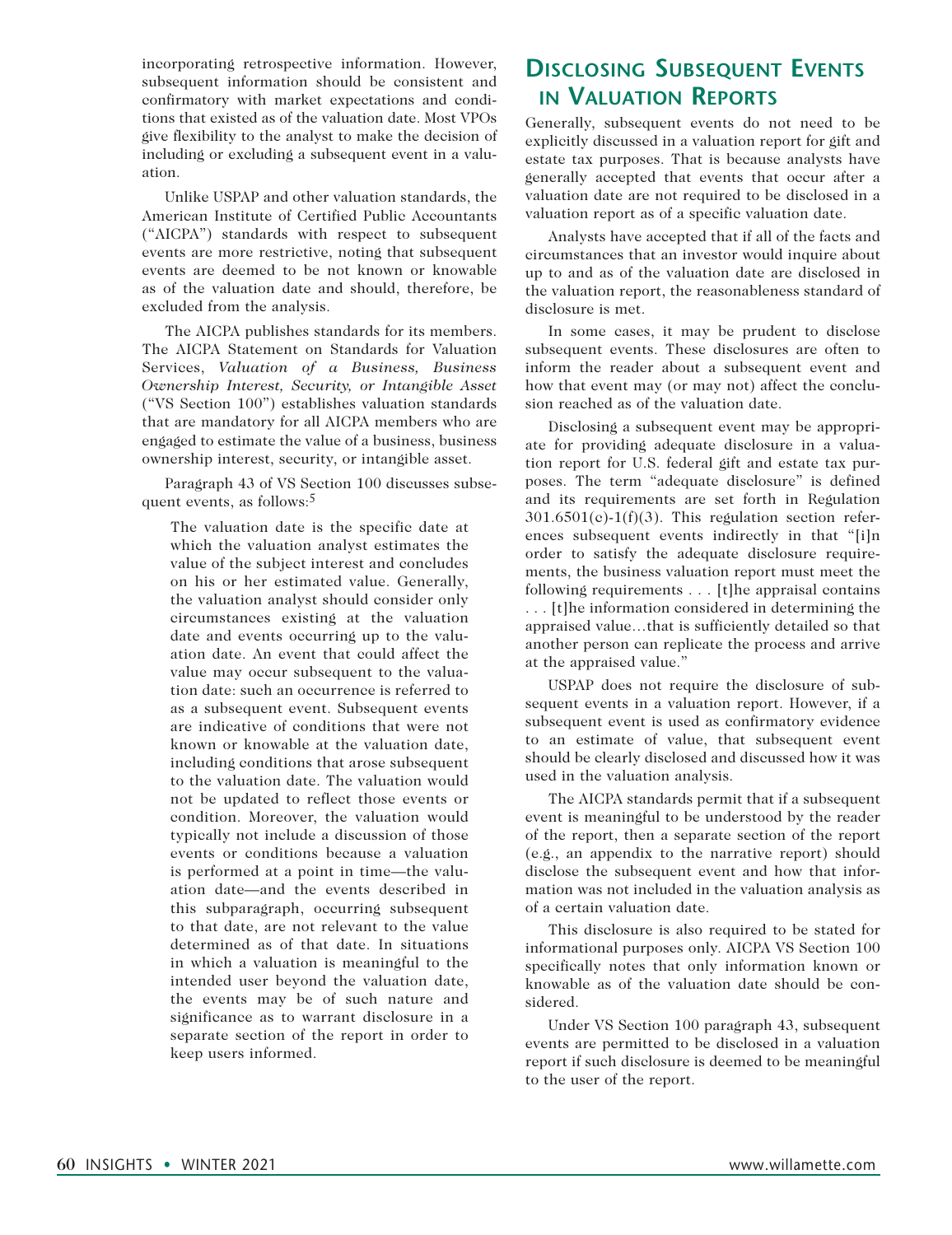However, subsequent event disclosures that do not bear on the results of the analysis must be included in a separate section of the report and must clearly state that such disclosures are provided for "informational purposes only and do not affect the determination of value as of the specified valuation date."6

So, if information was (1) used that occurred subsequent to the valuation date and (2) used to determine fair market value, that information has to be presented and disclosed in such a way that it is clear and understood by the reader.

When evaluating subsequent events, valuation analysts ought to consider what was known or knowable as of the valuation date. The analyst should analyze the market conditions as of the valuation date.

If subsequent events (e.g., data, information, transactions) are supportive of trends that were prevalent as of the valuation date, and such subsequent event is informative to the valuation of the subject interest, then the guidance by the Code, the Tax Court, and USPAP allow for the inclusion of such subsequent event at the direction of the analyst.

VS Section 100 does not permit the inclusion of subsequent events, but it permits the disclosure of subsequent events for informational purposes only.

In situations where this type of information exists and is included or excluded in the analysis, the analyst should document the support and analysis clearly in the narrative report. The analyst should be prepared to support why (or why not) those subsequent events should (or should not) be included (or excluded) as known or knowable as of the valuation date.

# **Business Valuation Case Examples**

The following business valuation case examples illustrate suggestions in how subsequent events may (or may not) be used in a valuation. These examples are presented for illustrative purposes only.

Each valuation analysis is unique and the facts and circumstances will decide whether subsequent event information should (or should not) be included in a valuation.

### **Example 1: Economic Market Shock**

One of the most recognized subsequent events is an economic shock that affects publicly traded marketplaces.

As an example, if the S&P 500 index declines the day after the valuation date, the valuation analyst generally would not include that following day market pricing evidence on the prior day valuation date. That difference—whether higher or lower—generally would not affect the analysis as of the valuation date, and the trading prices (and current market conditions) as of the valuation date would apply.

However, in some situations as noted below (but not limited solely to the below), the analyst may adopt post-transaction-date market shock information in an analysis as of a valuation date.

In certain situations, such as in valuing publicly trading securities and publicly traded bonds for gift tax and estate tax reporting purposes, the valuation may incorporate post-valuation-date trading price information.

For gift tax reporting purposes, under Regulation  $25.2512-2(b)(1)$ , if there are no sales of the stock listed and traded on a public market on the date of gift, but there are sales within a reasonable period both before and after the date of the gift, the fair market value is determined by taking a weighted average of the means between the highest and lowest sales on the nearest date before and the nearest date after the date of the gift. The average is to be weighted inversely by the respective number of trading days between the selling dates and the date of the gift—thus, including post valuation date information.

Similarly, under Regulation 25.2512-2(b)(2), if there were no sales of a bond traded on a public exchange within a reasonable period before or as of the date of the gift, the fair market value is determined by taking a weighted average of the quoted closing selling prices on the nearest date before and the nearest date after the date of the gift.

For estate tax purposes, similar rules apply under Regulations 20.2031-2(b)(1) and 20.2031-  $2(b)(2)$ , respectively. And, for estate tax purposes, economic market shocks may be considered in the valuation of securities if the alternate valuation date applies under Regulation 20.2032(a).

### **Example 2: Black Swan Events**

Generally, black swan events that affect valuation subsequent to the valuation date are not included in a valuation. Black swan events are defined as an unpredictable event that occurs beyond what is normally expected and has a significant consequence.

Black swan events over recent history include the September 11, 2001, terrorist attacks; the Lehman Brothers collapse and the subsequent Great Recession, and the COVID-19 pandemic.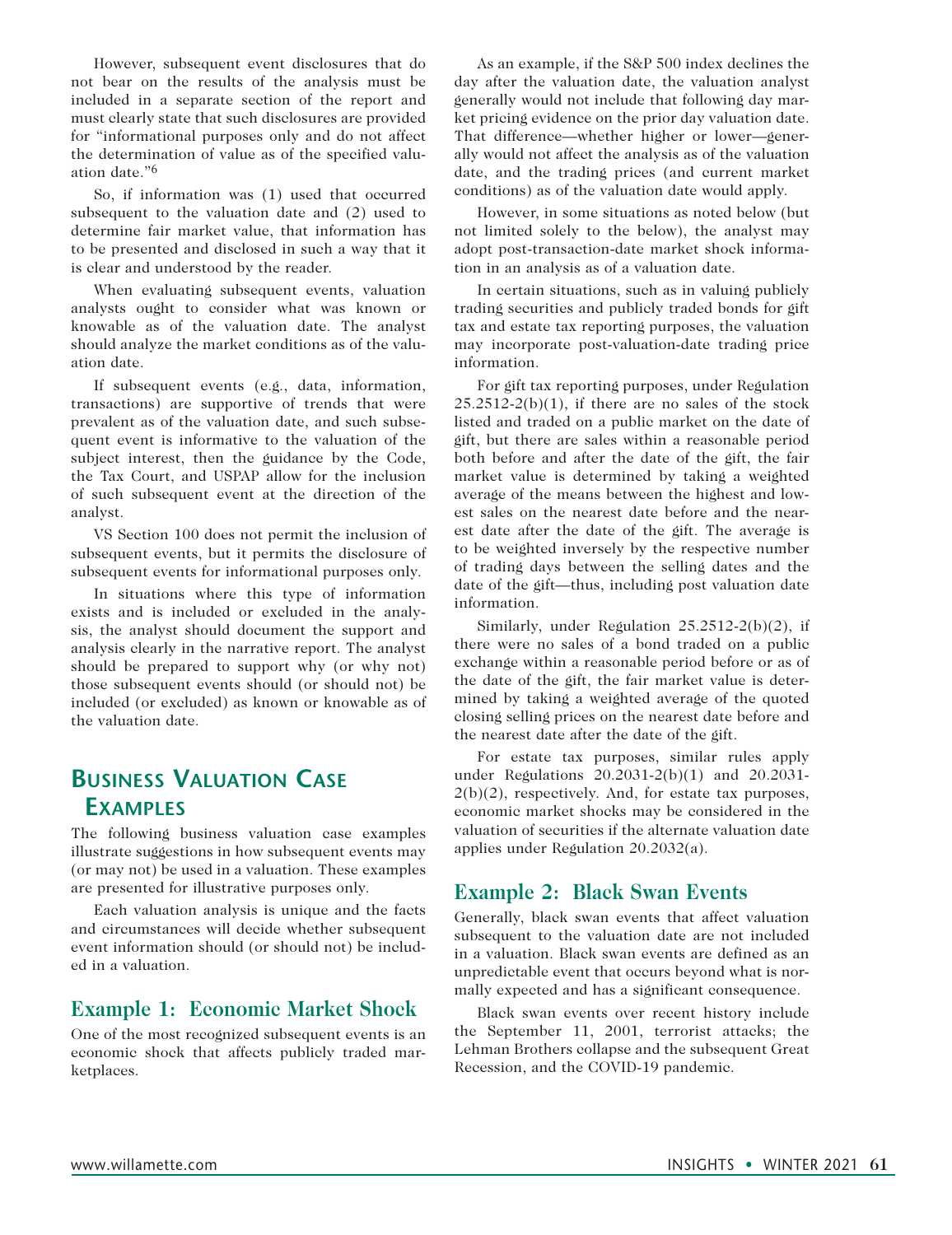For gift tax purposes, subsequent black swan events are unlikely to be included in a retrospective valuation analysis as of the date of gift transfer.

For estate tax purposes, the estate may elect to value the estate as of the alternate valuation date under Regulation 20.2032(a). If the subsequent black swan event occurred after the valuation date and has a negative value impact on the gross estate value six months after the date of death, the executor can elect to incorporate the effects of the black swan event on the estate assets by electing the alternate valuation date.

For estate tax purposes, under Regulation  $20.2032(a)$ , if the assets of the estate are sold during the black swan event impact and the estate makes the alternate valuation date election, the sale proceeds of those transactions would be used for estate tax filing purposes. Thus, the black swan event would be appropriate to include in the alternate valuation date analysis.

## **Example 3: Subsequent Securities Transaction**

In some instances, a subsequent securities transaction may be the best indication of fair market value as of the valuation date. Subsequent securities transactions may be in the form of a merger or acquisition, an initial public offering ("IPO"), or the private sale of a comparable ownership interest. For instance, even if a subsequent transaction occurs after the valuation date of the taxable transfer, there may be an argument for incorporating the sale into the valuation analysis.

For example, in the *Thompson* decision,7 the Tax Court stated, "if comparable sales occur after the death of decedent, there is no sound reason to ignore them."

The Tax Court has opined that when a subsequent sale is relied on in the estimation of the fair market value, it is necessary to adjust the subsequent sale price for events between the valuation date and the subsequent sale date that affect the subsequent sale price.

For example, in the *Noble* decision,<sup>8</sup> the Tax Court stated the following:

When a subsequent event is used to set the fair market value of property as of an earlier date . . . adjustments should be made to the sale price to account for happenings between the two dates which would affect the later sale price; these happenings include (1) inflation, (2) changes in the relevant industry and the expectations for that industry, (3) changes in business com-

ponent results, (4) changes in technology, macroeconomics, or tax law, and (5) the occurrence or nonoccurrence of any event which a hypothetical reasonable buyer or a hypothetical reasonable seller would conclude would affect the selling price of the property subject to valuation (e.g., the death of a key employee).

In the event that there is an IPO after the valuation date, an analyst should at least consider (although, not necessarily rely on) the indicated value of the IPO in the valuation analysis. The Tax Court has rejected expert testimony which has not taken into account the circumstances of future public sales.

For example, in *Silverman*,<sup>9</sup> the Tax Court rejected the expert testimony presented by the taxpayers since the analyst failed to take into account the circumstances of a future public offering, even though the subject stock was in the process of reorganizing with the intent to go public as of the valuation date.

## **Example 4: Revised Projections/ Forecast/Budget**

Financial statement projections are one of the primary inputs in several generally accepted business valuation methods. Financial statement projections directly influence the discounted cash flow method of the income approach and often influence the market approach (either through the use of projected pricing multiples or by adjusting historical pricing multiples based on the subject company's growth expectations).

A recurring dilemma that a valuation analyst faces is whether to consider financial projections, forecasts, or budgets produced after the valuation date. In some instances, financial projections prepared after the valuation date may be the only projections available. Therefore, the analyst may interview company management and conduct the proper due diligence in order to determine if the projections would have a been a reasonable estimate of future income as of the valuation date.

For illustrative purposes, for example, John Smith owns a business which manufactures hotel bedding ("Hbed Inc.") with one major client who accounts for approximately 90 percent of the Hbed Inc. revenue.

On January 1, 2020, Mr. Smith decides to gift a 20 percent interest in Hbed Inc. to a trust. However, one month later, a client which accounted for 90 percent of the Hbed Inc. revenue decides to no longer buy hotel bedding from Hbed Inc. Afterwards,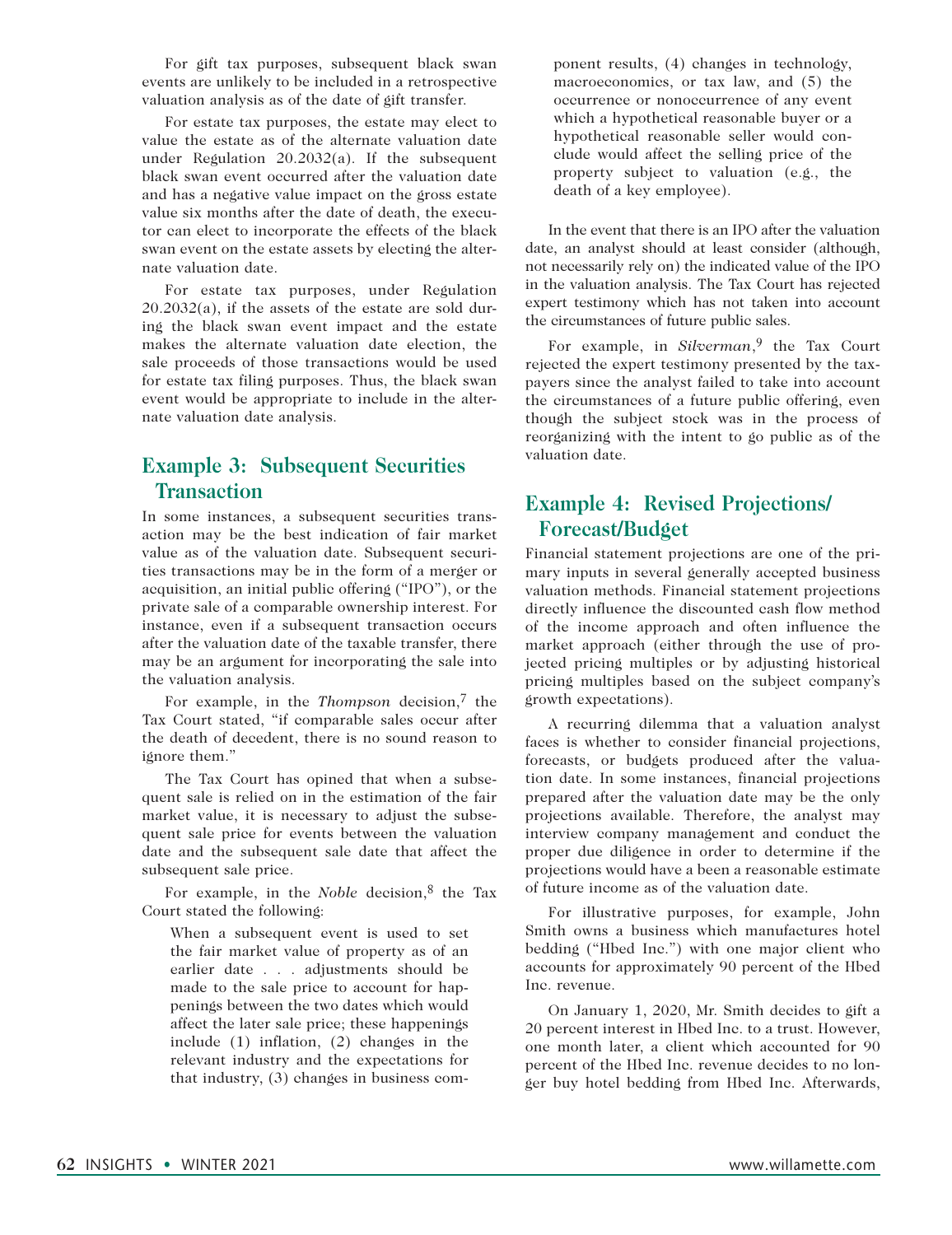Hbed Inc. management prepares projections for its lender which include a 90 percent year-over-year decrease in revenue.

The analyst may then consider how to incorporate the projections for the valuation of a 20 percent interest in Hbed Inc. as of January 1, 2020.

In this case, the analyst may avoid relying on the revised projections since they included an unforeseeable event that occurred after the valuation date. However, this event may bring more light to the customer concentration risk that a hypothetical willing buyer and hypothetical willing seller would have considered as of the valuation date.

Therefore, the analyst may incorporate customer concentration risk in the analysis and the subsequent event may support the analyst's decision if challenged in the Tax Court. In this instance, the analyst may consider only relying on historical financial results.

In order to effectively capture the significant customer concentration risk, the analyst may increase the present value discount rate or apply a discount to the company's equity value interests.

### **Example 5: Loss of a Key Employee**

The operations, and underlying value, of a business may be influenced by a key employee. Consequently, the death, disability, or departure of a key employee may detrimentally affect a business's operations.

The presence of a key employee is more common in smaller companies since upper level management is comprised of relatively few employees. In such circumstances, it is possible that the future success of the company is affected by the continued health, success, and contributions of its key leaders and employees.

During due diligence procedures, the analyst may identify key employees and the implications of their sudden departure.

The following six areas may be analyzed to determine whether key person risk is present: (1) management and leadership skill, (2) supplier relationship, (3) customer relationship, (4) innovation skill, (5) debt or equity financing, and (6) employee loyalty.10

In the instance that an identified key employee unexpectedly dies, becomes disabled, or departs the subject company after the valuation date, the analyst may still value the company as if the employee were still present.

However, the analyst may incorporate the key person risk in the analysis by adjusting company earnings (historical or projected), adjusting the present value discount rate or capitalization rate, adjusting market based trading pricing multiples, or applying a key person discount at the company level.

## **Example 6: Legal or Regulatory Event**

A single legal or regulatory change may affect the operations or cash flow of a business in a material way. These events can sometimes be anticipated as they are being proposed. However, the analyst is given the difficult task of determining how to incorporate such potential event into the valuation analysis.

In order to incorporate a legal or regulatory event, the analyst should consider what information regarding such event was available as of the valuation date. For example, how should an analyst consider the impact of a tariff which was imposed after the valuation date?

In this case, the analyst may want to ask the following questions: Had the tariff already been proposed as of the valuation date? How likely was the tariff to be implemented after the valuation date? Would a hypothetical willing buyer and hypothetical willing seller consider the operational risk associated with the tariff as of the valuation date?

If the analyst determines that a hypothetical willing seller and buyer would have considered the operational risk associated with the tariff as of the valuation date, then the analyst may decide to incorporate this risk in the valuation analysis.

The analyst may decide to adjust the present value discount rate to account for the additional risk associated with the potential tariff. The analyst may also consider a scenario analysis in which income is projected based on each prospective outcome.

For example, Scenario A projects that the tariff is never imposed and Scenario B projects that the tariff is imposed one month after the valuation date. The analyst could then apply probability weightings to each scenario based on the information that was available as of the valuation date. However, the analyst must be careful to not apply additional weight to a certain scenario based on knowledge that was available after the valuation date.

### **Example 7: Change in Tax Law**

A subject company's tax status and the normalized or effective tax rate of the subject company directly affect the company's cash flow and the cash flow to its stakeholders. Since the expected future cash flow of a company and its cash flow to its stakeholders is a significant input in most business valuations, existing and proposed tax laws often have valuation implications.